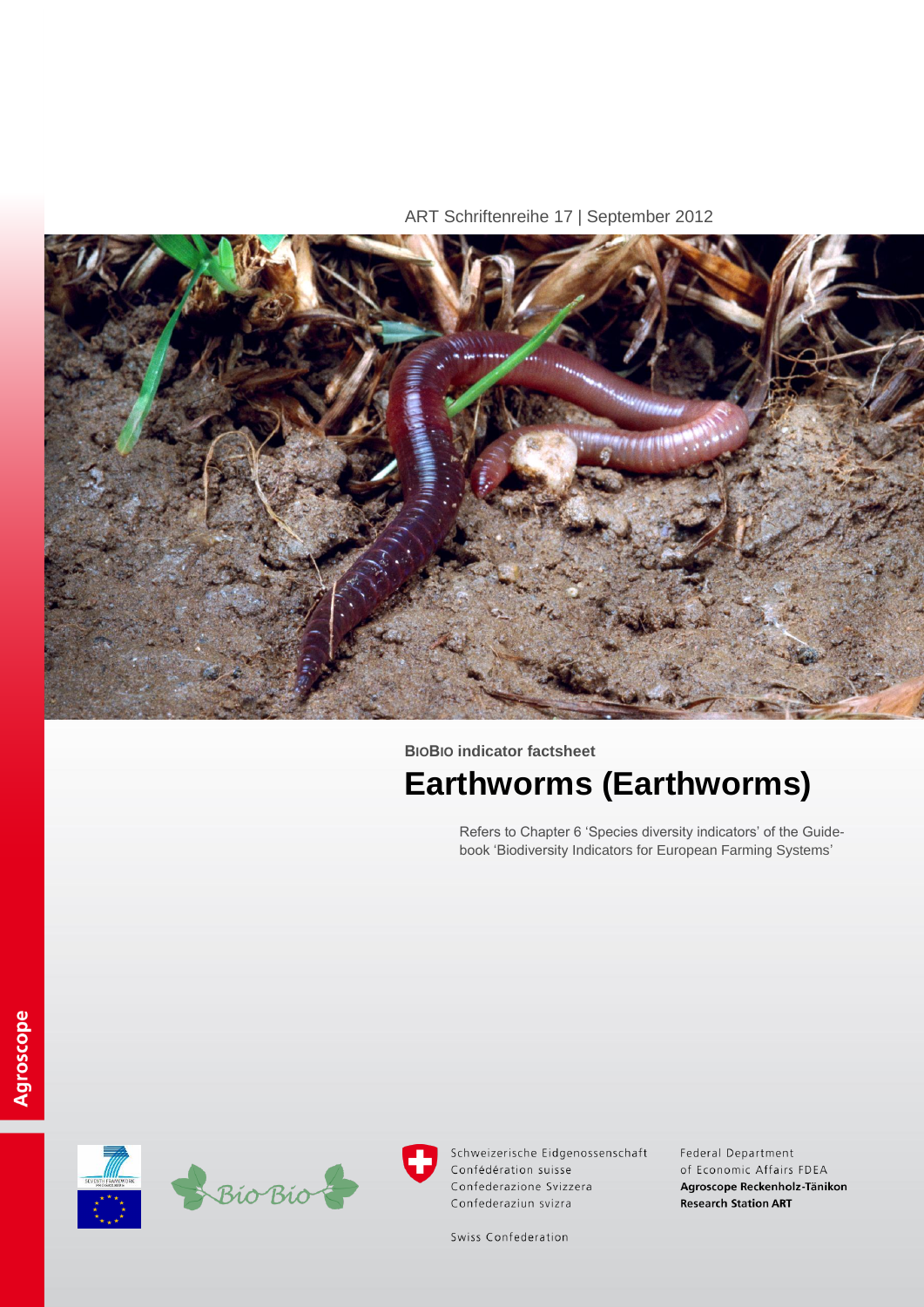# **Earthworms (Earthworms)**

## **Description**

Earthworms contribute to physical, chemical and biological soil processes, thus affecting the productivity of farms. They are key soil detritivores, essential for composting and recycling soil nutrients. They thus enhance soil fertility and contribute to soil structure (formation of stable aggregates) as well as to soil aeration and water infiltration (soil pore formation through their burrowing activities). Earthworms can be divided into three ecophysiological categories: (1) leaf litter/compost dwelling worms (epigeic), (2) topsoil or subsoil dwelling worms (endogeics) and (3) worms that construct permanent deep stable burrows through which they visit the surface to obtain plant material for food, such as leaves (anecic).

Earthworm abundance and diversity is a **state indicator** and over time it can be used as a **change indicator**. Earthworms respond sensitively to land management practices, correlate with beneficial soil functions and are frequently used to assess soil quality. They can allow comparison across spatial scales, both between habitats within farm, and between farms of a region. Wider comparisons could, however, be less efficient given the lack of pan-European surveys, database and distribution maps.

## **Surveyor skills**

Surveyors do not need any specific expertise for field sampling but they must know how to use a handheld GPS. They must also have good eyesight and be in good physical condition, especially for the transport of water tanks across fields and for soil digging (see below). Given that reliable species identification is mostly based on internal anatomy, this has to be undertaken in the lab by taxonomic experts. Adults can be specified at species level, for juveniles this is generally impossible. It would only be possible to identify earthworms in the field at morphospecies level after intensive surveyor training.

## **Data collection method**

l

A combined method should be used to extract earthworms, namely extraction with an expellant solution and hand-sorting from a soil core<sup>1</sup>.

*Equipment*: 30-L tank, 2-L bottle, labelled sample containers  $\sim$  100 ml), metal frame (30 cm x 30 cm x  $\sim$  20 cm height), scissors, tweezers, expellant solution (AITC: allylisothiocyanate), spade, graduated rulers, white plastic sheets, household rubber gloves, small trays, alcohol (ethanol), plastic tool box (~60L).

*Sampling location*: Sampling is undertaken in each of the habitat types identified on the farm during the habitat mapping, i.e. one habitat/field plot per habitat type. In habitat/field plots of areal elements, 3 samples are haphazardly located 20 meters apart from the border of the habitat/field plot and 10 meters apart from each other. In linear elements, the 3 samples are taken along a line in the middle of the habitat and 10 meters apart from each other.

*Sampling procedure*: After cutting the vegetation with scissors at ground level (avoid too much tremor if possible), a 2-litre AITC solution (0.1 g/l) is poured twice at 5 minute intervals into the metal frame (driven into the ground to a depth of approximately 1-2 cm to prevent the chemical from running off the sampling site). Earthworms appearing on the surface







*Allolobophora chlorotica(top left), Octolasion cyaneum (top right), Lumbricus friendi (left)*

during a 10-minute period

are collected. Then a soil core of 30 cm x 30 cm x 20 cm deep is extracted and placed on a white plastic sheet, where earthworms are hand sorted from the soil for 20 minutes by one person (time could be increased for clay-textured soils, and reduced for sand-textured soils).

Notes: Prepare AITC solution shortly (not more than 4 hours) before fieldwork to prevent loss of irritating activity. First dilute AITC with ethanol 70% to give a 5 g/l solution; then dilute this solution with water to reach a concentration of 0.1 g/l. If lower than 20 cm, soil depth is noted.

*Specimen preparation and identification*: Collected specimens are put in containers with cold water to carefully clean from dirt and AITC solution. Within one week of sampling each sample should be processed; meanwhile samples will be kept wet in the fridge at 3-5 C°. If earthworms are going to be identified by an external taxonomist, fixation is needed either with 70-80% ethanol (and fridge) or 4% formalin solution. In the latter case, because of the toxic hazard of formalin, earthworms should be transferred to ethanol for further manipulation during identification.

Sampling date: One sampling time during cool and wet seasons (e.g., spring and/or autumn).

## **Calculation method**

The basic comparator is the total number of species per habitat. This can be used to represent the number of species per farm or geographic region for general comparisons at each of these spatial scales and over time by aggregation of the number of species found in habitats. Estimates of the species richness of farms can be calculated from the species lists obtained for habitats (gamma, alpha, area weighted, rarefied and Chao estimated richness). In addition, earthworm individuals can be weighed and counted to be expressed per square meter, which can also be used as an indicator of soil health. In this case juveniles should be included.

Dennis P. et al. 2012. Biodiversity in organic and low-input [farming systems](http://www.biobio-indicator.org/deliverables.php) ALTERRA Report 2308.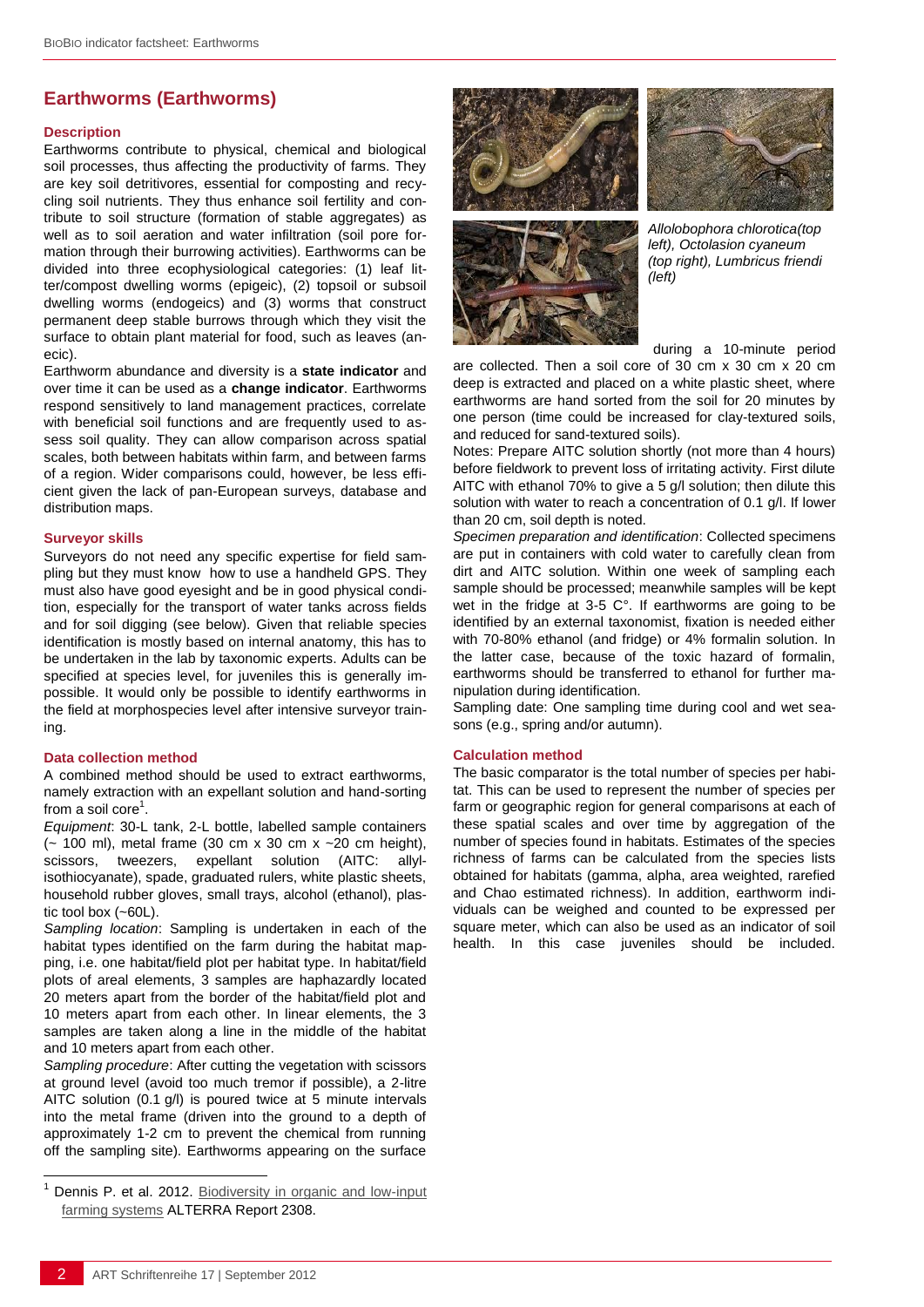





*worms by chemical extraction and further hand-sorting of dug soil*



There is a relationship with the indicator farm gamma species richness of 'Vascular Plants' (in 3 of 12 case studies), of 'Spiders'(in 4 of 12 case studies) and of 'Wild Bees and Bumblebees' (3 of 12 case studies). In most of the farms, earthworm species richness was not significantly correlated to indirect management indicators recorded at farm level except for the indicators 'Field Operations' in Germany and the olive plantations of Spain, and 'Pesticide Use' in the olive plantations of Spain. Remarkably, the earthworms species richness was positively correlated to the sub-indicator 'Diversity of Linear Habitats' in 4 case studies.

## **Estimated effort and costs**

### **(labour effort required, analysis)**

Earthworms are a rather time-consuming indicator, although skilled staff are not necessary for sampling. Overall, the earthworm indicator was the second most expensive (after spiders). Sampling took 3.8 hours per habitat/field plot, ranging from 12 to 70 hours per farm (depending on farm complexity, soil texture and in-farm car mobility), and cost around 100 € per habitat and 900 € per farm (a wide range for European countries, from 200 to 2600 € per farm in Bulgaria and Holland, respectively). Costs for taxonomic identification by external specialist can be considerable.

#### **Earthworms change as an indicator**

About 430 species of earthworms (Annelida, Oligochaeta) have been described in Europe. Earthworm populations depend on both physical and chemical properties of the soil, such as soil temperature, moisture, pH, salts, aeration and texture, as well as available food, and the ability of the species to reproduce and disperse. Earthworms are sensitive to most soil management practices (from machinery operation that cause soil compaction to ploughing), crop patterns (these affect soil cover, soil water content, soil structure and organic matter content), application of chemicals (fertilizers and pesticides), manure/compost/green manure applications etc. Indeed, most of the larger species (over 18-25 cm long) have disappeared from cultivated areas and to a high percentage are only found in woodland and unimproved grassland. This is mainly due to high predation rates occurring after tillage



#### *Distribution of indicator 'Earthworms'*

*Each point displays the indicator value of a farm. Farms are grouped in the respective case studies. Yellow: field crops & horticulture in Austria, France and the Netherlands, green: specialist grazing livestock in Bulgaria, Switzerland, Hungary, Norway, Wales and Dehesa in Spain, blue: mixed crops & livestock in Germany, pink: permanent crops in Italy and olives in Spain. The colored box contains the values of 50 % of the farms of a case study. The line marks the median.* Austria France Austria France Austria France Austria France Austria France Austria Spain (Dustribution of indicator 'Earthworms'<br>
Example 1 and 1 austria Spain (Dustribution of indicator 'Earthworms'<br>
Exampl

operations and due to decreased leaf litter and soil organic matter.

Consequently, earthworm abundance and species richness are considered suitable indicators for farm practices (e.g. tillage practice, pesticides) and derived consequences (e.g. soil structure or compaction, heavy metals). Moreover, earthworms can live in litter, soil, wet mud, submerged mud, organic manure, composts, dung, under bark and on rotten wood, and most earthworm species are adapted to a particular habitat. Finally, earthworms form the base of many food chains (e.g. ground beetles, snails and slugs, birds, mammals), and the activity performed by earthworms allows the soil to reach a condition that hosts many other sorts of organisms. This, in turn, means the supply of a greater amount of resources for higher above soil trophic levels, thus contributing directly to the enhancement of overall biodiversity of agroecosystems.

#### **Interpretation**

A change in indicator value (change in state) can reflect (i) reduced soil litter and soil organic matter caused by soil ploughing, application of pesticides and herbicide, loss of soil biological fertility (microorganism abundance) etc.; (ii) increased soil compaction caused by machinery use and/or high stocking densities of livestock. Favourable changes in this state indicator may indicate an increase of the organic matter content and recycling, soil health and overall soil biodiversity caused by the shift from mineral to organic fertilisation, maintenance of non-ploughed and/or non-productive habitats (e.g., linear elements, grasslands in arable farms), conservation of wet areas.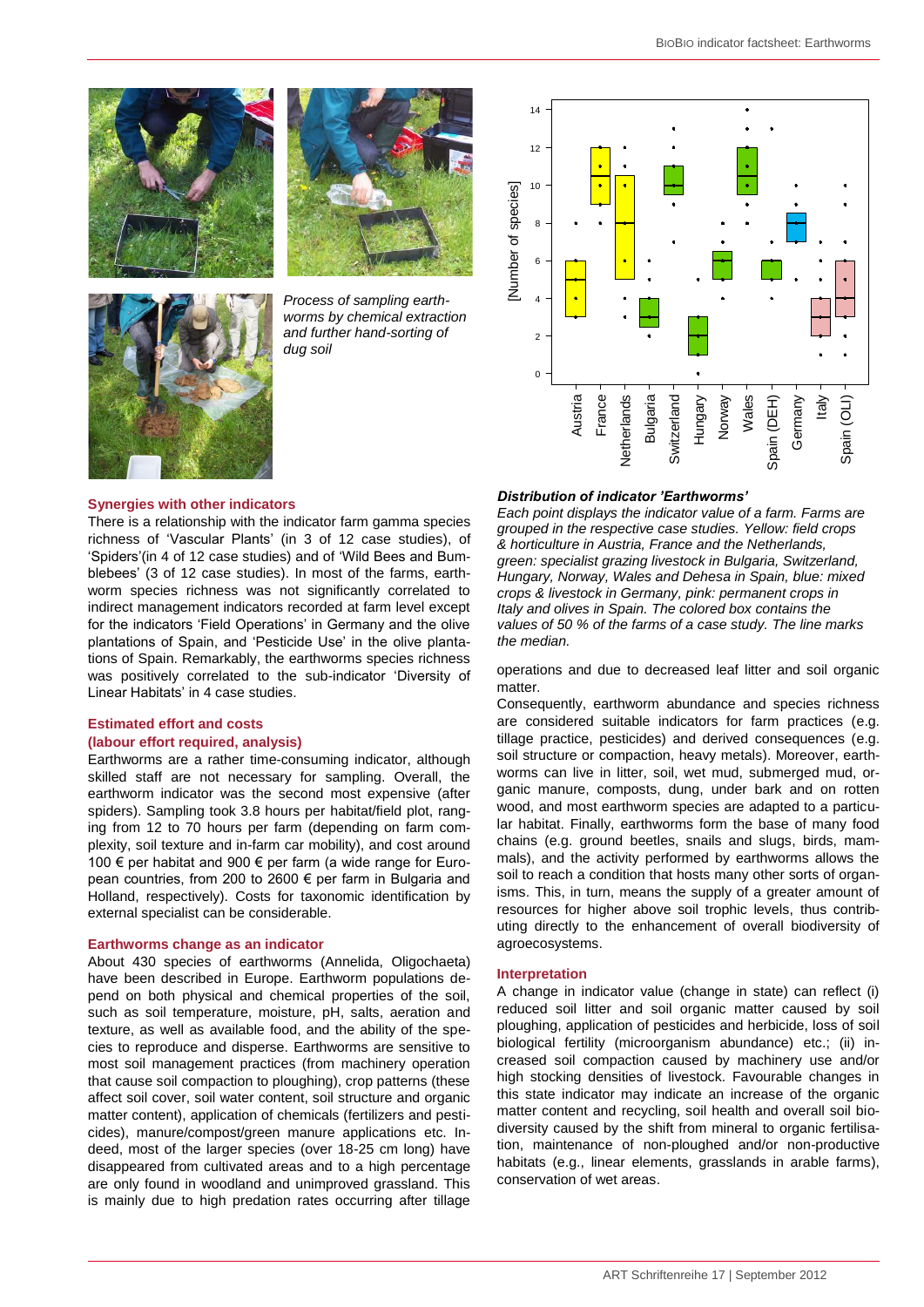## **Strengths and weaknesses**

The use of earthworms as an indicator is straightforward, repeatable and easy to carry out. It can be performed without special expertise. It gives few opportunities for sampling biases caused by human error. Simple tools are required and each plot has to be visited only once. Double sampling (expellant + hand sorting) allows a good approximation of the whole earthworm population. Apart from information about biodiversity, it gives information on soil health, and earthworms are a highly appreciated animal group by stakeholders.

However, the need to handle AITC in the field calls for attention and poses personal safety issues. Carrying water to more remote sites is a disadvantage due to the weight. Finally, AITC solution infiltration is difficult on steep terrain, and in clayish and/or very wet soils. AITC is also ineffective where a thick litter layer is present.

Additional weaknesses of earthworms as an indicator are: (i) earthworms are generally not present in stony and sandy soils; (ii) in Mediterranean countries, communities are very fragmented and only locally present; (iii) earthworm classification and nomenclature is still under discussion and more taxonomists are needed; (iv) poor knowledge of distribution at national level; (v) non-existence of earthworm species in red list or national/regional catalogues of protected species.